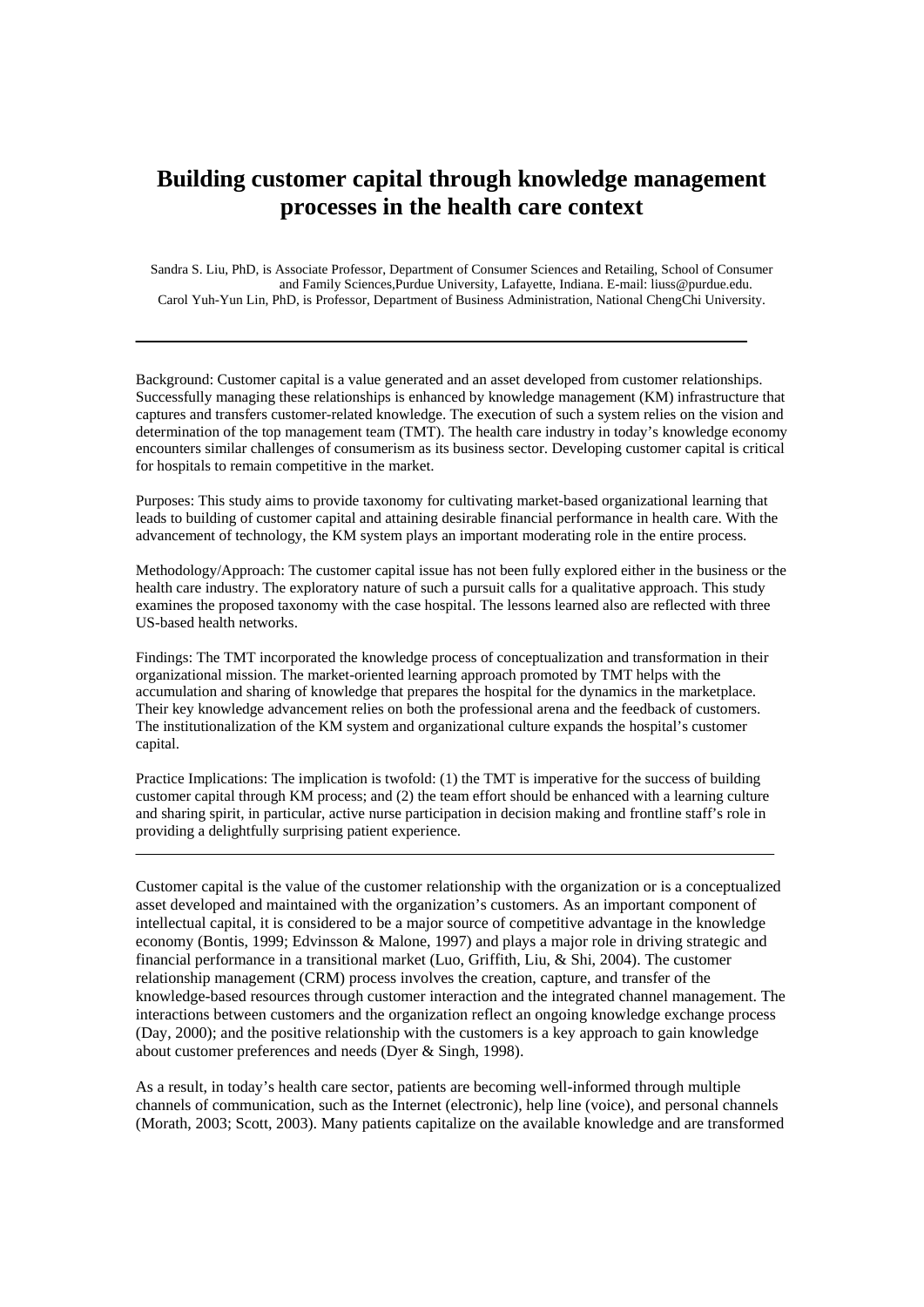from passive care receivers to consumers who take an active role in their care. Scholars posit that customer orientation in the health care industry results in an increase of demand for productivity and innovation which can pose major challenges to health care providers (Herzlinger, 2002). Hence, there is a call for a better understanding from the customers' perspective in order to strategize for success (Gershon & Jackson, 2003). The efforts in meeting the customer needs require collaborations among crossfunctional units. The key is how organizations can break the boundaries and generate cross-functional learning that is market-oriented; currently, most companies invest in a knowledge management (KM) infrastructure to facilitate such activities. However, a precursor of successful KM is the support and determination of the top management team (TMT; Zablah, Bellenger, & Johnston, 2004). On the basis of the voluminous discussions in the business literature, the authors attempt to propose a taxonomy that depicts how the TMT may facilitate organizational learning through their KM infrastructure and, in turn, build the customer capital that impacts on the organization's overall financial performance. The case study further illustrates the process in the context of health care.

# **Literature Review**

The intangible capital of an organization has been reported to be three to four times over its book value (Edvinsson & Malone, 1997). Scholars (Nahapiet & Ghoshal, 1998) advocate that the intellectual capital encompasses nonfinancial assets of human, structural, and social capital; and it captures the explicit and tacit knowledge that is embedded in the forms of social and institutional practices, accessible and sustainable through the interaction of the individual actors. A health care organization is staffed primarily by a workforce of knowledge workers, and its intellectual capital is created through a process of exchanged knowledge between parties (Sorrells-Jones & Weaver, 1999). Hence, the health care industry provides a valuable platform whereby the significance of intellectual capital can be thoroughly examined. This study focuses mainly on the aspects of the ''top management team,'' ''knowledge management processes,'' ''market-based organizational learning,'' and ''customer capital'' for human, structural, and social capital, respectively.

#### *Top Management Team*

Knowledge, as the most important competitive asset possessed by firms (Grant, 1996), resides mainly in human resources; and human capital plays a key role when firms try to generate returns through the integration of resources like stakeholder relationships, knowledge processes, and infrastructure (Carlucci, Marr, & Schiuma, 2004). Most of the discussions of human capital focus on the Top Management Team, as this specific segment is more involved in the decision-making process (Hambrick & Mason, 1984). These teams are typically closely networked with both the internal and external stakeholders of an organization. Variant levels of willingness to take risk depend on the age, tenure, education, working experience, and personality of the constituencies of the TMT. These attributes of the TMT also influence the team's tolerance for ambiguity during various organizational stages. Furthermore, the teams functional experiences in, for example, research and development or marketing affect their problem-solving styles, which in turn impact directly the organizational performance (Govindarajan, 1989).

In addition to their strategic emphasis, the members' personal ties shape their decision making, and relational embeddedness plays an important role in linking the interfirm networks that facilitate overall learning in the organization (Hitt & Tyler, 1991; Uzzi, 1997). As such, embeddedness and involvement are considered as organizational resources due to their contribution to interfirm collaboration, networks, and knowledge building knowledge (Hamel 1991).

#### *Market-Based Organizational Learning*

In the knowledge economy, organizations function as organisms that dynamically evolve and adapt themselves to the changing environment through continuous learning. They may begin with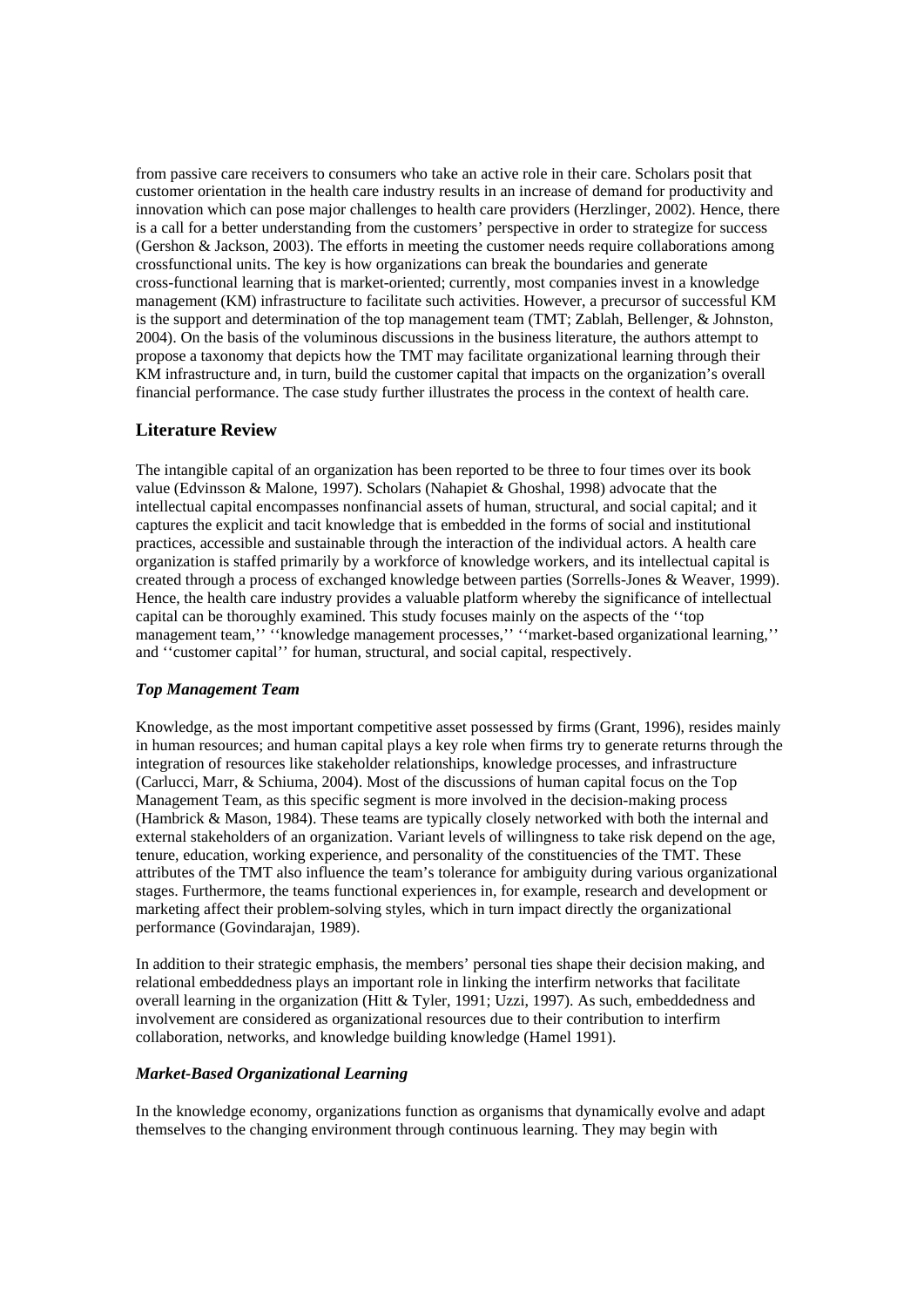incremental and sequential processes that are confined to the traditional scope of business activities. This adaptive learning is sufficient to motivate changes in operations or production. Some more innovative organizations, compelled by keen competition and/or the vibrant market force, may challenge their own long-held assumptions about their mission, customers, capabilities, or strategy and engage in generative learning essential for strategic shifts (Huber, 1991). Either type of the learning process requires the participants to have a market orientation in order to strategize for the creation of wealth for the firm.

Organizations with market orientation strategize within the consideration of their target customers' demands and the strategies of their current and potential competitors in the market. The market intelligence is then to be collected and disseminated through an organizationalwide mechanism. This process of market-oriented learning facilitates knowledge-generation and the consequential responses of the organization (Sinkula,

1994). When focusing on market-oriented knowledge producing behaviors, the format is primarily that of the adaptive learning. Adaptive learning enables organizations to constantly develop new offerings for the market by breaking away from outdated or recent frames and norms (Baker & Sinkula, 1999). In this scenario, the constant change most likely requires resources and the TMT's strategic direction. We therefore propose that:

*Proposition 1:* The TMT influences the cultivation of market-based organizational learning.

#### *Knowledge Management Processes*

Structural capital encompasses any structural element of an organization that facilitates the employees' ability to create wealth for the firm and its stakeholders. Hence, this construct includes efficiency, transaction times, procedural innovativeness, and access to information for knowledge codification (Bontis, 1999). These divisions can be further grouped into two subdomains, namely, innovation capital and process capital (Edvinsson & Malone, 1997). Process capital is of particular interest to this research as it involves the internal procedures that allow for knowledge integration and capability sharing, which results in wealth creation for the organization. The KM processes contribute to the effectiveness of an organization's market-related activities, such as customer generation, CRM, and seller–customer interaction management (Zablah et al., 2004). The KM system, including both process and infrastructure, is usually developed with the organization's human resources, computer systems, network capabilities, or data capabilities. This system facilitates the customer contact activities, such as pricing, reporting, technical support, internal and external communications, and the overall support platform.

Interactivities among individuals serve as an essential element for organizational knowledge processing through socialization, combination, externalization, and internalization of the tacit and explicit knowledge held by individuals, organizations, and societies (Nonaka, 1994). The resulting organizational knowledge may encompass organizational and managerial practices, such as benchmarking, knowledge audits, best practice transfer, and employee development (Grant, 1996). The TMT's involvement in the establishment and, furthermore, the facilitation of such organizational knowledge and intangible assets lead to the following proposition:

*Proposition 2*: The TMT determines institutionalization of KM processes.

Owing to the changing landscape of service encounters, both the employee and the customer are able to contribute to increasing customer satisfaction with the use of technology (Bitner & Meuter, 2000). The TMT's advocacy of adopting a KM system drives the employees' positive attitude and behavior in learning to adopt these technologies. With the compilation and analyses of the customer database, the service providers are able to acquire a better understanding of the needs of individual patients and in turn provide customized services and effective service recovery to generate customer delight.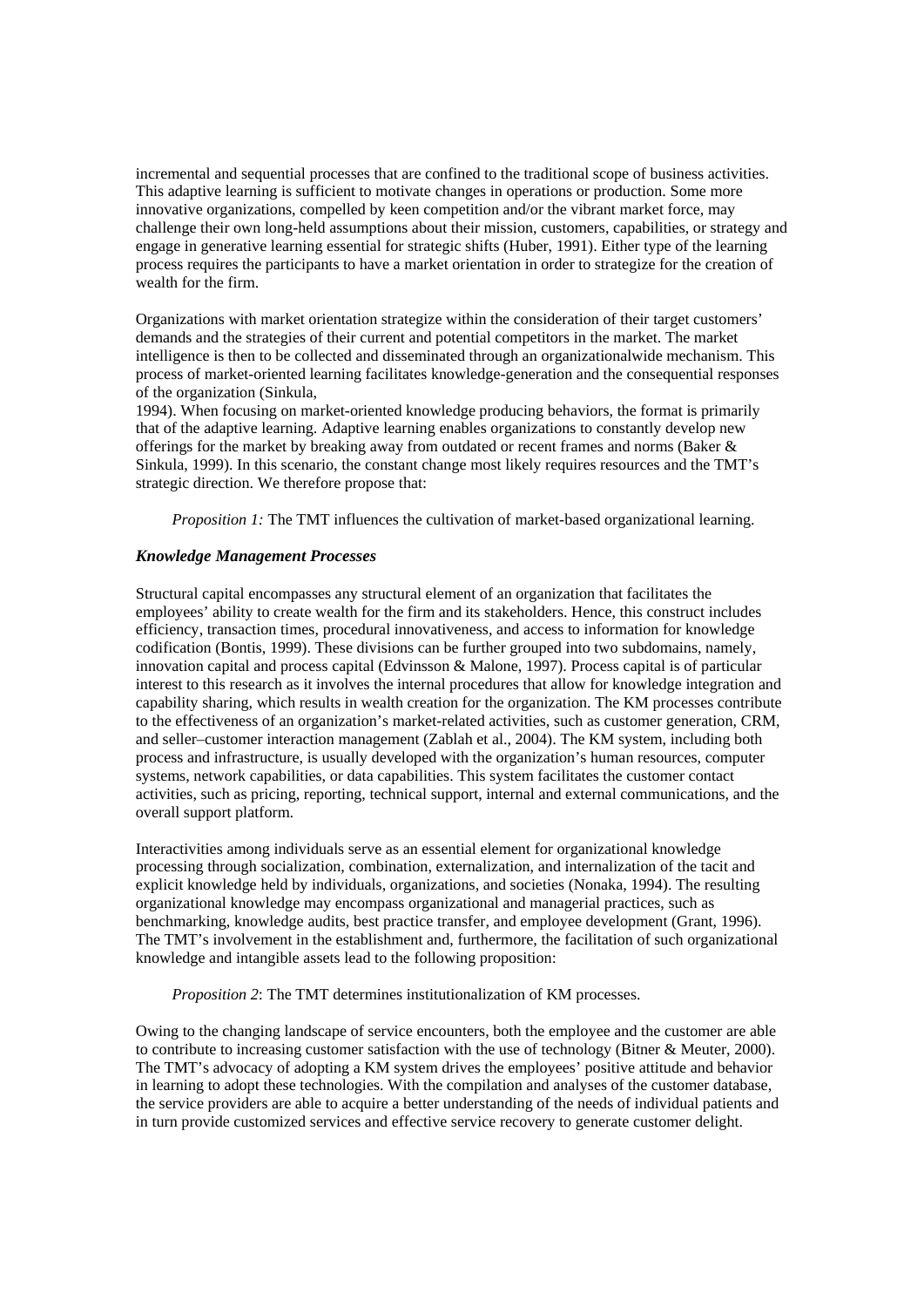Henceforth, the proposition is:

*Proposition 3*: KM processes enhance the TMT's influence on market-based organizational learning.

#### *Customer Capital*

Customer capital, as an essential part of intellectual capital, is the value embedded in the marketing channels and the customer relationship within the organization (Luo et al., 2004; Nahapiet & Ghoshal, 1998). Its indices include marketing capabilities for constructing and utilizing the customer database, providing customer-based services, and discerning customers' perspectives and preferences; decision-making processes for market intensity; and customer loyalty (Liu, Luo, & Shi, 2002). Effectively managing the customer relationship involves creating, capturing, and transferring the knowledge-based resources through customer interaction and integrated channel management and with the use of analytical tools (Day, 2000). Hence, we propose that having a KM infrastructure facilitates the resource building and exchange:

*Proposition 4:* KM processes enhance the influence of market-based organizational learning on customer capital building.

Buyer–seller interactions reflect an ongoing knowledge exchange process beyond merely discrete transactions. For example, many companies have privileged customer account that the buyers are able to log on and have access to customized intelligence as well as order tracking mechanism. This process allows an organization to build a customer database, to generate knowledge by analyzing the data, and to disseminate information to the decision-makers and those who interface with the customers. To attain effective customer capital accumulation, there has to be an organization-wide generation of market intelligence pertaining to the current and future needs of customers. The dissemination of this intelligence must be actuated horizontally and vertically so that responsiveness to market changes can be developed fully to facilitate customer satisfaction and promote customer loyalty. We therefore offer the following proposition for the building of customer capital:

*Proposition 5*: Market-based organizational learning facilitates building of customer capital.

Yet, customer satisfaction is not enough; customer capital derives primarily from customer delight. According to Willis (1996), customer delight encompasses the high values of perfect quality, lowest cost, and regal customer service. Snell (1999) comments that a better understanding of what customers want in a product or a service is what makes one a business leader as opposed to a follower. At the end of the accumulation process, customer capital should lead to better financial performance. Hence, we propose:

Proposition 6: A higher degree of customer capital leads to better financial performance.

Figure 1 depicts the proposed relationships among TMT human capital, KM processes, market-based organizational learning, customer capital, and financial performance based on the abovementioned literature review. As there has been no systematic exploration of these relationships reported in the health care context, the authors have adopted the ethnographic approach to attain insight into the constructs and relationships that are proposed in the taxonomy.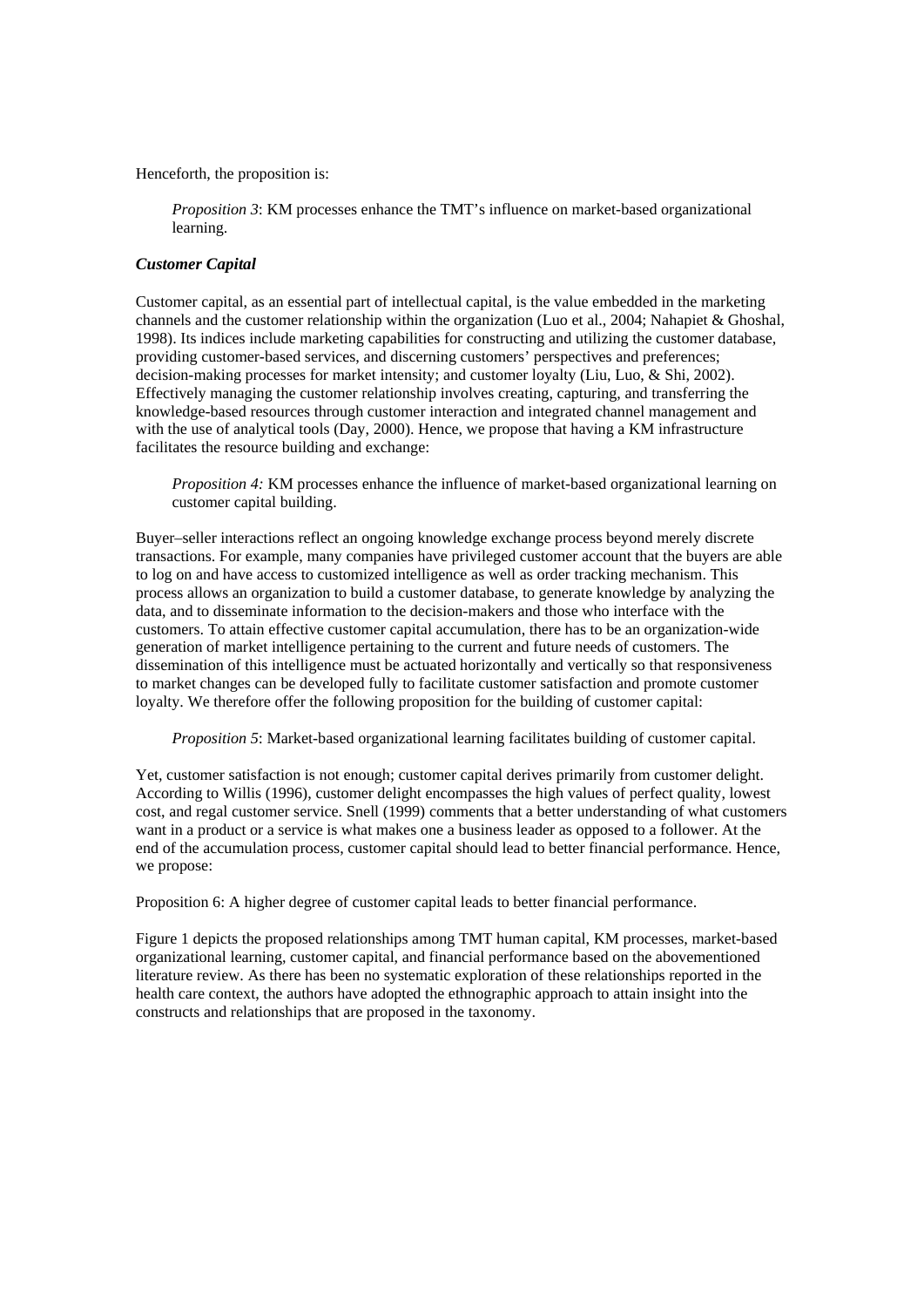

# **Case Study And Proposition Discussion**

## *Methodological Considerations*

Health care globally is undergoing structural and philosophical reforms owing to market influences of consumerism and the contraction of resources. To attain an in-depth understanding of the practices and, in turn, to delineate the proposed structural constructs, the case study method described by Kohli et al. (1993) has been adopted. However, the case hospital was approached not only from third-party observation (Kohli et al., 1993) but also from the ethnographic perspective due to the second author's personal experience with the same. Hospital systems and operations in Taiwan model those of the United States because of the close exchanges in health care education and practices existing within the two for more than 50 years. The insights gained from the case hospital may well reflect the challenges and lessons that are encountered by its US counterparts.

This study adopted ''triangulation'' to establish both internal and external validity through personal experience, multiple face-to-face interviews, and secondary data from hospital archive, books, and media reports. The historical background of the case hospital was also examined to learn the evolution of its operations. Internal validity is more of a self-reflection on the degree to which the constructs of the proposed taxonomy are supposed to measure (Sommer & Sommer, 1986). External validity can be understood in terms of generalizability (Campbell & Stanley, 1963; Schmitt & Klimoski, 1991), as accomplished by an evaluation of three Midwest-based US health care networks with which the first author has been working, including one heart hospital that is similar to the case hospital and two health systems that are beyond the surgical unit.

The objective of studying a case is to discern a success model from its experience. Hence, the case hospital has been identified as our target for the pilot study because of its recent outstanding performance in heart surgery and its strong leadership style (Hsieh, 2005; Huang, 2005). As a patient of the selected heart surgery team, the second author has been able to do day/night field observations and interviews during her 2-week hospitalization period. A required clinic visit every 3 months for prescriptions for life has enabled the second author to continuously examine the progress of this case hospital.

Additional correspondence with the interviewees was employed to verify some issues identified from data analyses. In addition, a series of semistructured interviews were conducted, spanning from early 2004 to early 2005. Guided questions include inquiries regarding: (1) the characteristics of the TMT, processes of establishing the infrastructure for creating/sharing/storing of advanced surgery technology and knowledge in general; (2) the internal learning climate; and (3) customer behaviors. A total of seven interviews were conducted at the case hospital, including those of the Hospital Director,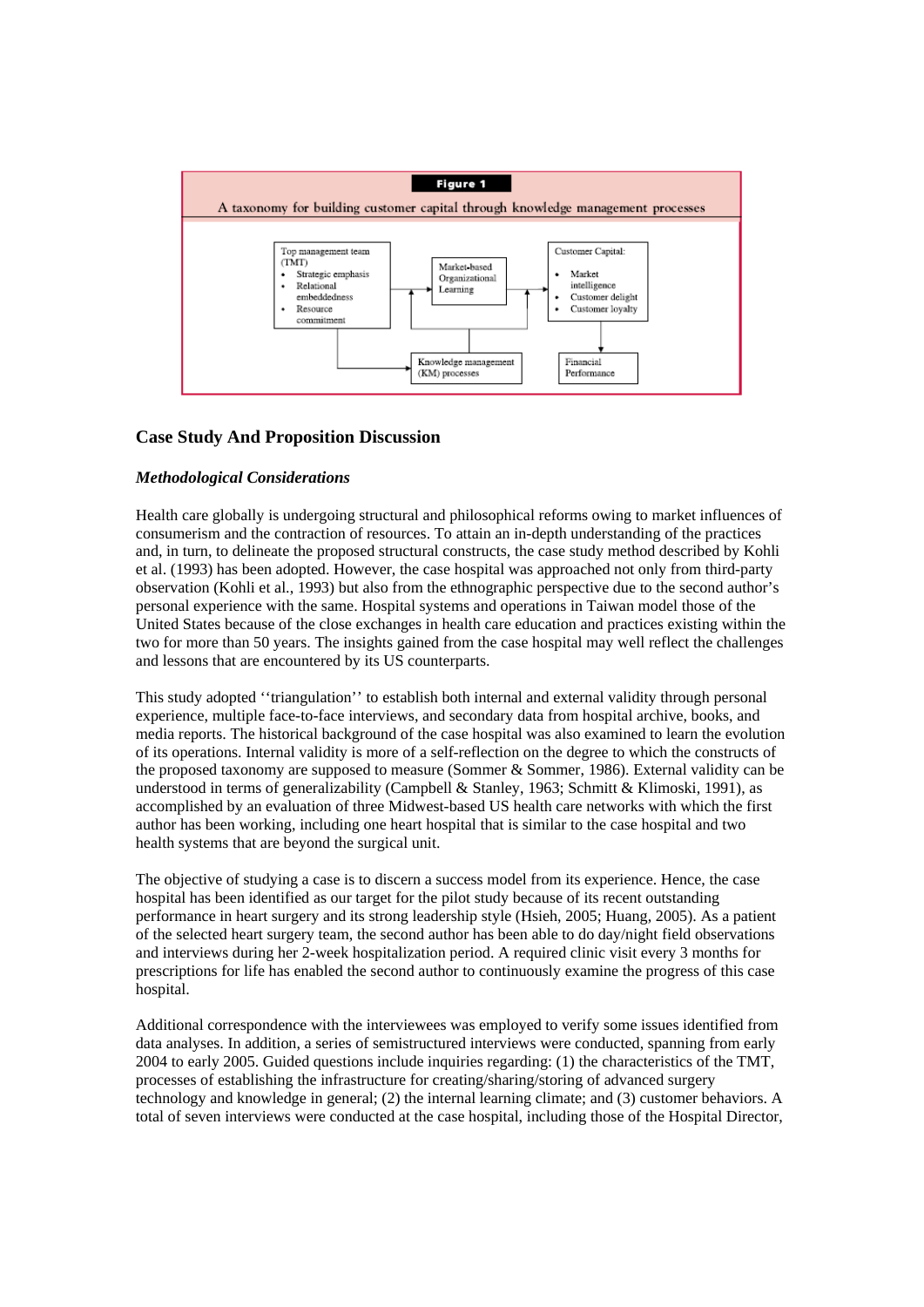Surgery Department Chief, Nurse Specialist, Chief Nurse, Ward Nurse, Director of Human Resource Department, and Director of Pharmacy Department. Every interview was tape-recorded and transcribed for data analyses.

## *Findings And Proposition Discussion*

The case hospital was established in 1981 with a mission of serving all the residents in its neighboring six cities in the northern part of Taiwan. About 20 years after its inception, the case hospital's overall performance was deteriorating to the extent that it either underwent a radical reform or termination of operations because of drastically decreased patients. The transformation of the case hospital began with recruitment of a new hospital director in September 1999. The way the director restructured the hospital and its KM process with very limited human resources to enhance its customer capital has become a benchmark in Taiwan's health care industry. In May 2002, the Common Wealth Survey Center reported a revenue growth rate of 35.64% achieved by the case hospital, the highest compared to an average of 7.76% for the eight largest hospitals in Taiwan. This revival was observed after the new TMT assumed duty in 2 years. The fact that their hospital beds tripled to 1,050 in 2006, serving around 5,000 patients daily, showed a rapid increasing level of customer capital. Currently, the hospital is constructing a new 14-story building with an internal space of 82,134 square meters. The following discussion will focus on illustrating the drivers for the transformation of the case hospital and, in the process, discussing the propositions of the proposed taxonomy for building customer capital through KM processes.

## *Human Capital—Top Management Team*

The leadership within the case hospital determines the organizational mission and direction in the initial stage of reform, which involves the process of conceptualization and transformation. The hospital director, who is also a professor of a preeminent university, was named ''Father of Heart Transplant'' in Taiwan (Chang, 2002) and was conferred with the highest honor, the Individual National Quality Award, in November 2005 by the government. His determination in reviving the case hospital was very strong from the beginning.

The director recruited his ''brightest student'' to be the chief of the Surgery Department a few months after the director took office. Others consider them the two souls of the TMT and the hospital at large (e.g., Hsieh, 2005; Huang, 2005). Both are valuable human capital in the organization and the industry because they are both hands-on, proactive to the changing environment, and very committed to the cause. Scholars have advocated that demographics and personality traits of top managers could serve as the predictors of organizational outcomes—strategic choice and performance (Hamel, 1991; Nonaka, 1994; Uzzi, 1997). These leaders' commitment to their professions and their direct responsibility in resources management enable them to fulfill the mission of their respective organizations, and these organizations have shown significant market penetration and sales growth, which will be further elaborated in the section of financial performance.

## *Market-Based Organizational Learning*

The case hospital director capitalized on the rapid advancement in technology and has invested in digitizing and automating the entire operation. Both medical professionals and service associates have been given opportunities to enrich and update their knowledge and are motivated to respond to the customers' demand for clinical excellence, efficiency, and emotional support through the e-management process. For instance, the second author witnessed an incident during a clinic visit: A transferred patient could not describe clearly the medicine that was prescribed by her previous hospital. The nurse immediately accessed the computer and showed the patient various available dosage forms on the computer screen. The matter was resolved in less than 3 minutes. The market-based learning of the staff allows them to provide more customer-oriented care that attracts more patients to the case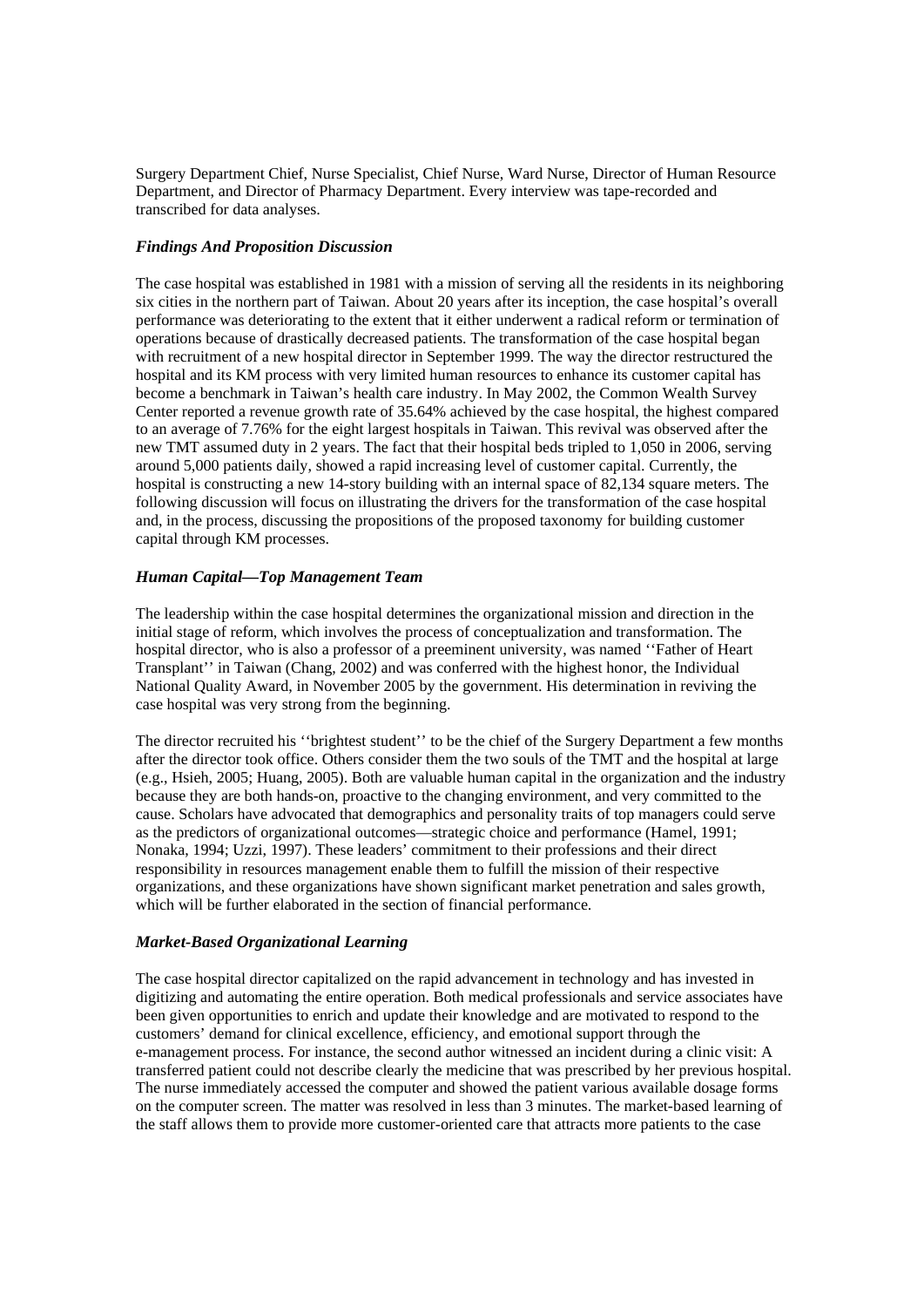hospital. In the end, the clinical staff has greatly benefited from the increasing opportunity of managing more varieties of challenging cases.

#### *Knowledge Management Process*

The study identified three stages of the KM process which the open-heart surgical team of the case hospital engages in: (1) Obtain, share, secure, and advance the key technology; (2) innovate mechanisms for continuous improvement of the technology, its sharing, and storage; and (3) institutionalize successful processes that add value. The process of acquiring new technology and/or techniques is a major undertaking of the organization. As was discussed in the previous section, relational embeddedness has a positive impact on information acquisition, product development, interfirm collaboration, networks, and building knowledge (Hitt & Tyler, 1991; Uzzi, 1997), so that the TMT of the case hospital believes in cooperation that encourages a sharing of technology support systems through their embedded social network. The hospital director utilizes his embeddedness as a professor of the University Medical School and has signed an alliance agreement which enables him to co-hire about 80 doctors with the University Hospital. Not only are these joint-recruits able to bring to the case hospital innovative skills and techniques to better serve its patients but they also provide a channel for knowledge exchange and learning opportunities for the staff of the case hospital. The following sections further elaborate the three stages of the case hospital's KM process.

*Key technology attainment and advancement.* The impetuses for initiating the flow of attaining and advancing the key technology mainly were from the professional arena and/or the market feedback. For example, vascular picking in supporting a coronary artery bypass grafting surgery traditionally was a 20-cm incision on the leg and the procedure required about 2 hours. The open-heart surgical team first successfully imported a new skill when the team picked the vessel from an arm (still a 20-cm incision) to provide for a better quality vessel as they were told was possible through their network and social contacts. The Chief was the first doctor who adopted the new skill and later transferred this skill to other surgeons after he matured the procedure. He continued to refine the technique to respond to the patients' requests for even less visible incisions to permit them to wear short sleeves or shorts. Today, the team has been able to perform a less than 30-minute procedure of making a 2-cm small cut. As such, this KM process has allowed market-based organizational learning through the human capital and, in turn, has generated returns.

*Innovating mechanisms for continuous improvement.* A major challenge that the TMT faced was how to ensure the extraction and sharing of the hidden and tacit knowledge owned by the employees. The open-heart surgical team mandated a weekly forum for knowledge sharing, storing, and continuous improvement. The hospital director, surgery chief, nurse specialists, perfusion technicians, and other relevant personnel were able to freely share and discuss cases at the forum. Every Saturday morning, they usually first reviewed the operated cases and discerned areas for improvement, and then previewed the cases for the following week in terms of each patient's personal background, recovery situation, and the upcoming surgical procedure. The team culture has been established in a fashion that enables nurses to have an equal share of voice. After each meeting, all information on individual patients would be filed electronically. This KM mechanism facilitated the building of a customer database, generating knowledge from data analyses, and disseminating information to the decision-makers and those who would interface with the customers. In addition to the TMT human capital, the case hospital has effectively utilized the inputs and feedback of the patients, their family members, and the care providers with this mechanism. This system echoes what the scholars have advocated that knowledge should be accumulated through human resources and stakeholder relationships (Carlucci et al., 2004; Dyer & Singh, 1998). In turn, the KM process enhances the TMT's influence on market-based organizational learning.

*Institutionalization of the knowledge management processes.* With the evident constraints of a severe shortage of qualified human resources, the TMT of the case hospital is concerned about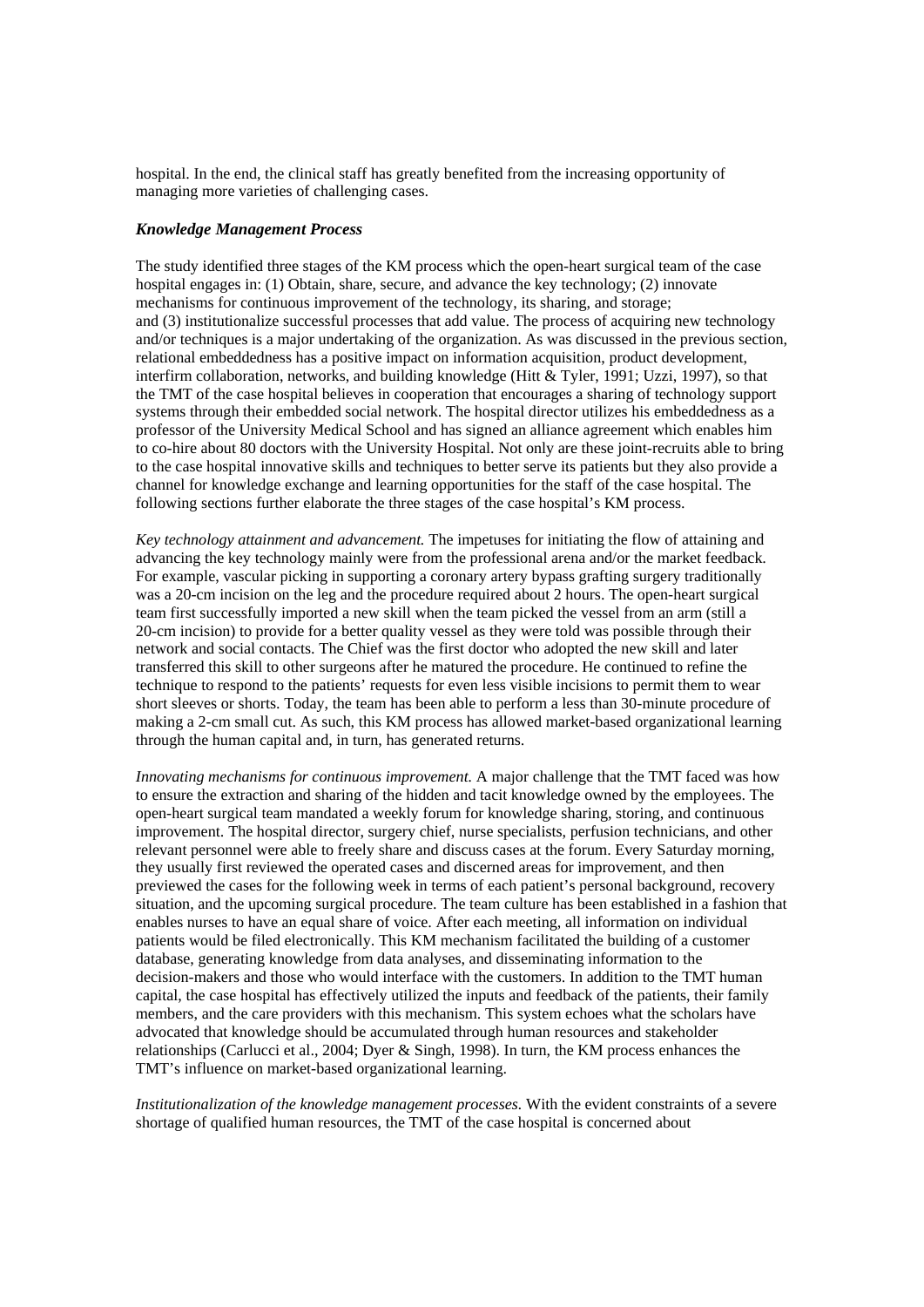institutionalizing a formal hospital-wide process whereby all relevant personnel may learn from each other, take ownership of patient care, and provide most efficiently and effectively quality services to a greatest number of heart patients. As discussed previously, the surgical unit successfully adopts a team-oriented approach. Table 1 demonstrates a process loop, which has allowed the team to care for 1,500 open-heart cases in 3 years. The hospital director and the chief took charge of the operation but the overall procedural success relied upon the support of competent staff in the value-added process loop.

| <b>Table 1</b>                                                                                                                                                                                                                                                                  |                                                                                                                                                                                                               |                                                                                                                                                                                                                                                                                                                               |  |  |  |
|---------------------------------------------------------------------------------------------------------------------------------------------------------------------------------------------------------------------------------------------------------------------------------|---------------------------------------------------------------------------------------------------------------------------------------------------------------------------------------------------------------|-------------------------------------------------------------------------------------------------------------------------------------------------------------------------------------------------------------------------------------------------------------------------------------------------------------------------------|--|--|--|
| An example of the process loop                                                                                                                                                                                                                                                  |                                                                                                                                                                                                               |                                                                                                                                                                                                                                                                                                                               |  |  |  |
| Process of a Clinic re/visit with the routing of Room 1 $\rightarrow$ Room 2 $\rightarrow$ Room 3 $\rightarrow$ Room 1                                                                                                                                                          |                                                                                                                                                                                                               |                                                                                                                                                                                                                                                                                                                               |  |  |  |
| Room 1: (1-2 nurses)<br><b>Check-in and check-out</b>                                                                                                                                                                                                                           | Room 2: (1-2 nurse specialists)<br>Data collection, recording                                                                                                                                                 | Room 3: (1 physician, 1 nurse specialist,<br>and 1 nurse) Physician examination                                                                                                                                                                                                                                               |  |  |  |
| Step 1<br>Patient history retrieval<br>Patient document check<br>Blood pressure recording<br>Step 4<br>Further examination process<br>quidance (optional)<br>Prescription explanation<br>Return visit explanation                                                               | Step 2<br>Preliminary history check,<br>symptoms and main concerns<br>recorded on patient's history<br>Various test result recording<br>Outpatient incision treatment<br>(remove the incision sewing<br>lines | Step 3<br>Nurse presents history passed from<br>Room 3 and other test results (X-ray)<br>Nurse specialist locates the case in computer<br>Physician examines<br>Nurse specialist processes the prescription<br>and makes appointment for next visit<br>Nurse passes history to Room 1 for<br>further examination or discharge |  |  |  |
| Remarks:<br>1. This clinic visit process loop allows the hospital director to effectively examine around 80-100 patients in one aftemoon without<br>sacrificing the service quality.<br>2. There are inner doors between the three rooms for fast communication of care takers. |                                                                                                                                                                                                               |                                                                                                                                                                                                                                                                                                                               |  |  |  |

# *Customer Capital*

The case hospital operates in a market economy with keen competition. The integration of market-based learning with the KM processes has ensured the provision of quality services to various patient segments. Traditionally, each surgeon fought his or her own battles by competing with peers for patients. The surgeon's special skills were seen to be proprietary, have been guarded with care, and could only be transferred to the trusted apprentices.

With the established culture of market-based learning at all levels, the frontline staff worked together to collect valuable intelligence regarding the patients' perceptions, as well as decision-making processes, staff preferences, and the staff's knowledge about the competitors' ancillary services, advanced equipment, unique services, and more favorable payment terms. The frontline staff then strived to achieve not only customer satisfaction but also customer delight in the minds and through the lenses of the patients and their families (Kohli et al.,1993). For example, the key surgeon, in addition to a nurse, usually takes time and effort to explain to the patient and his or her family the details of the surgery and also allows ample time for answering questions that help to soothe the patient's anxiety.

Hence, the market-based learning culture and KM processes of the case hospital significantly affect the building of customer capital. Customer loyalty is an important indicator for customer capital and is reflected on patient population increases, patient testimonies published in the media, and varied demonstrations of patient appreciation. The overall satisfaction rate of 83% for inpatient services is a good indication for attaining customer capital. In the health care context, customer loyalty could be measured by the rate of cross-selling and referrals, and customer capital can be expressed as market intelligence, patient delight, and patient loyalty.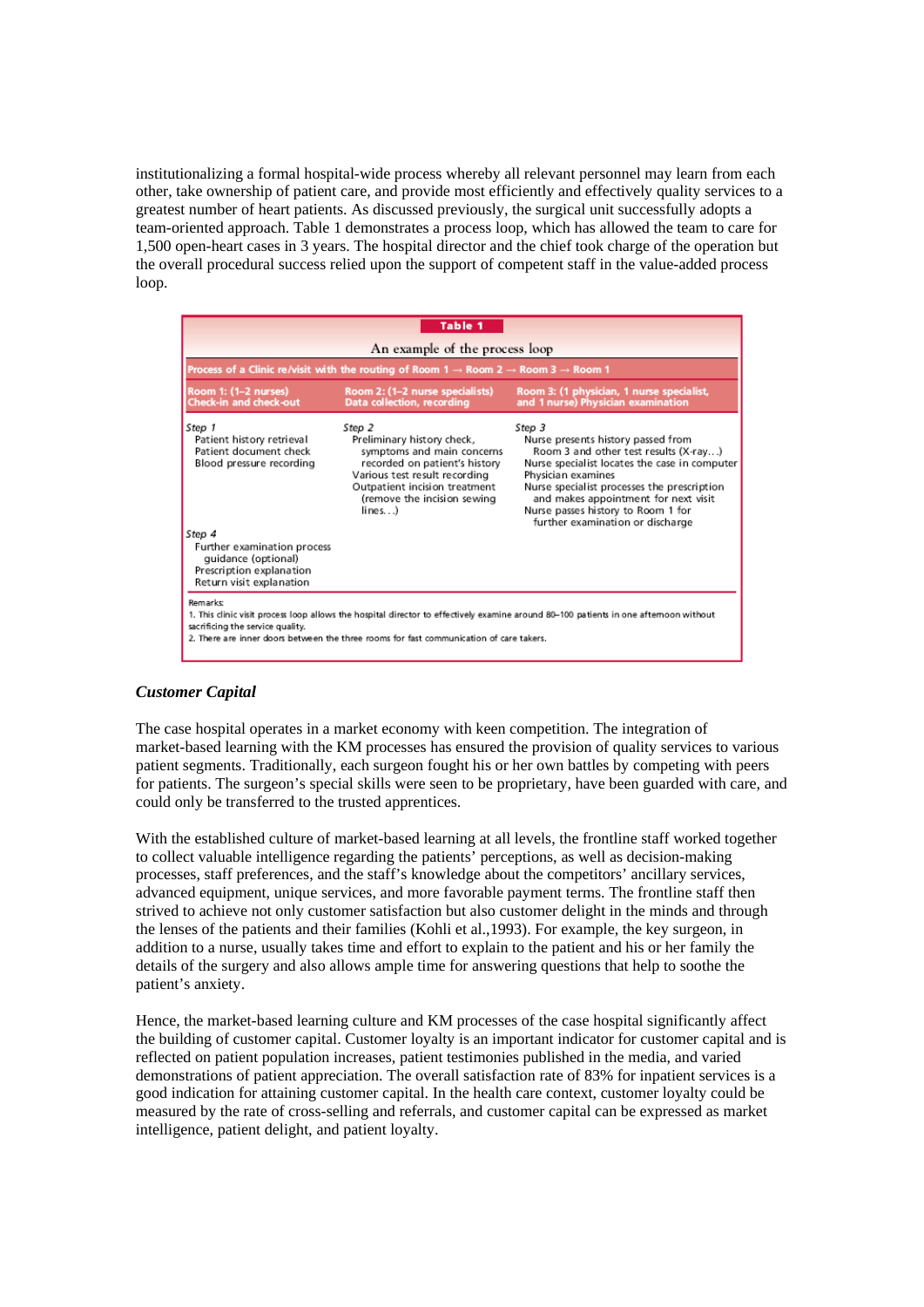The financial performance in a hospital, on the other hand, depends on patient numbers and management effectiveness. For the case hospital, the fact that patient numbers are significantly increasing has been evidenced by two more parking lots that were constructed in a short time span. Table 2 indicates its successful financial performance with the statistics reported by the Common Wealth Publisher Survey Center in Taiwan. Specifically, the open-heart surgical team generated about 8% to 10% of total hospital revenue and outperformed itself financially with a doctor ratio of 2.9% (4 doctors to the total 137 doctors in 2004). Overall, the annual sales growth of the case hospital for the past few years has been ranked number one among the eight large hospitals in Taiwan (Huang, 2005).

| <b>Table 2</b>                             |                                              |                                |                           |  |  |
|--------------------------------------------|----------------------------------------------|--------------------------------|---------------------------|--|--|
| Financial performance of the case hospital |                                              |                                |                           |  |  |
| 'ear                                       | Sales (US\$)                                 | <b>Sales/Employee</b><br>(USS) | <b>Debt/Assets</b><br>(%) |  |  |
| 2002<br>2003<br>2004                       | 1.03 billion<br>1.23 billion<br>1.40 billion | 64,062<br>69,375<br>73,125     | 32.76<br>27.41<br>22.63   |  |  |

## **Practice Implications**

Managing a financially healthy hospital operation has become more challenging particularly in the knowledge and market economy. Patients and/or their advocates have more access to information through a Webenabled technology; these information access increases, when combined with keen competition in the health care industry, compel hospital management to be more ''customer-oriented'' and sensitive to the market dynamics. The same phenomenon has been observed in the United States, and the authors have further examined the application of the proposed taxonomy in three Midwest-based health networks.

The conceptualization of the specialty hospital under one of the networks started with the TMT's vision of designing an all-digital hospital. Its KM system enables the delivery of customer-oriented services with fully electronic patient records, which clinicians can view instantly inside or outside of the hospital. Its financial performance delivered a 1.5-year payback for all investments in total digital equipment and networking. Comparatively, the second network presents an example that suffers with continuously decreasing insurer population due to its absent market-based learning and KM system resulting from lack of resources. The third network has launched a major endeavor in assuring the provision of exceptional patient experiences within a set timeframe. The strategic directions and determination from its TMT have steered the project forward in the areas of implementing the KM system to facilitate communication internally and externally, cultivating a customer-centric (including both patients and employees) organizational culture, and identifying best practices and performance matrices.

In summary, the research results present some lessons for both health care providers and hospital administrators.

## *For Health Care Providers*

The case of the open-heart team instigates three domains for consideration: (1) innovative versus conventional practices, (2) team practices versus encircled territory, and (3) inviting active nurse participation versus taking orders. The first domain should have implications on alleviating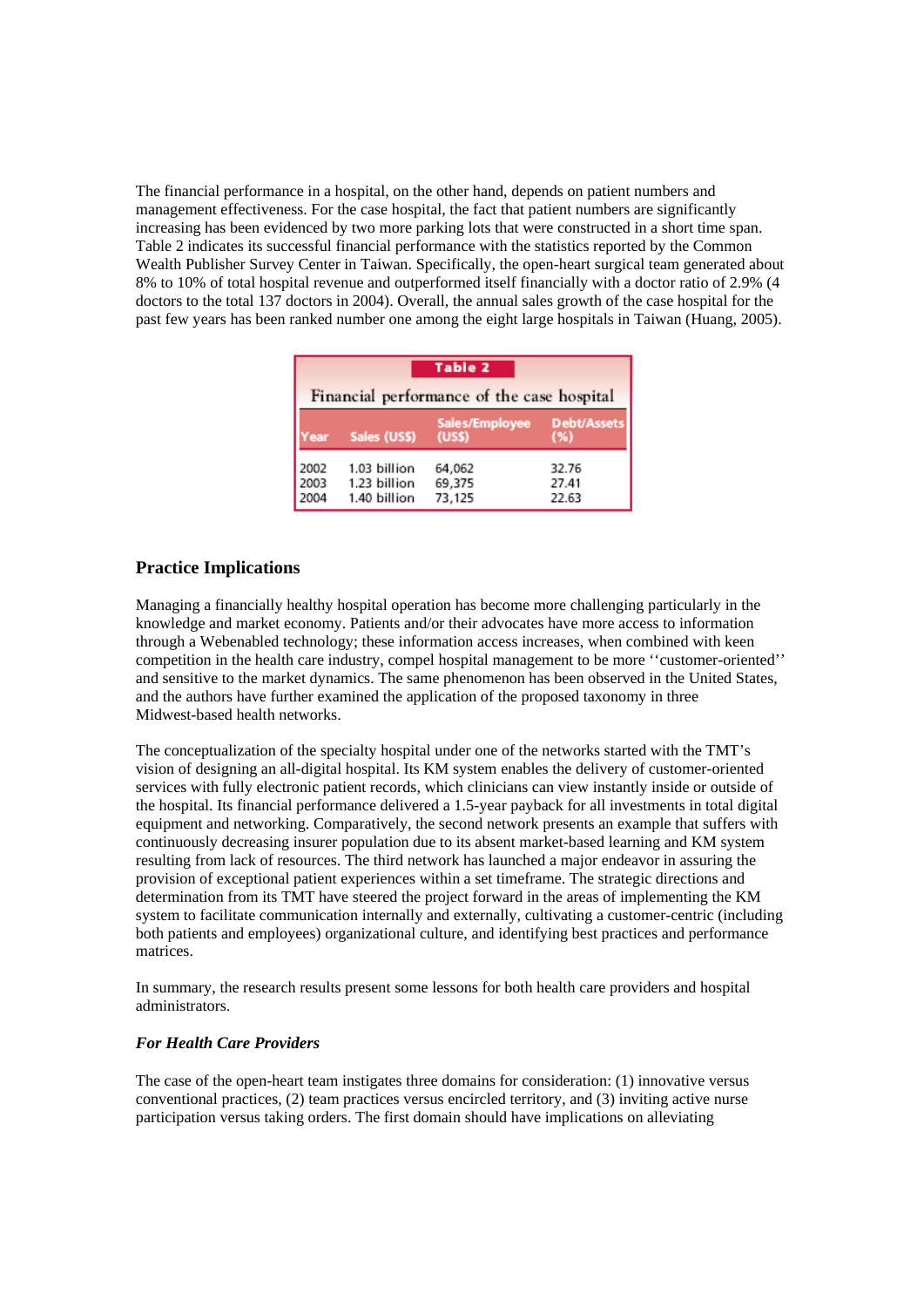therapeutic error and improving treatment outcome. Interdisciplinary collaboration is facilitated by the advancement of technology, such as RFID together with other digital equipment. The team effort should be enhanced with a learning culture and sharing spirit. Active nurse participation in decision making for patient care delivery was identified as one of the most important success factors for the case hospital. The frontline staff has a critical impact on patients' perceived emotional connectedness, which leads to a delightfully surprised patient experience.

## *For Hospital Administrators*

The process delineated in the proposed taxonomy demonstrates the important role that the TMT plays in transforming an organization. The main challenges are how a hospital manages to form such a nucleus in the senior management level; whom to recruit on the basis of personality traits, backgrounds, and the social/professional network; what the effective channels of communication are among these key members horizontally; and how the shared vision as well as the directives can be developed within the organization vertically down to the frontline staff who contribute directly to the patient experience.

The case hospital has a closely knit TMT. Both the hospital director and the chief of the surgical team are effective in influencing and inspiring others to work toward a common goal and in empowering the staff to achieve this goal. They also effectively utilize teams to provide intimate and efficient patient care. The patient throughput process (illustrated in Table 1) reiterates the importance of teamwork. Routine weekly team meetings might be a common practice in other hospitals. The key is how the leaders are preparing for such a meeting and how this meeting is conducted. An essential element observed in the case study is that both the key leaders set a very high standard with their own example while working intimately with their subordinates. They also commit resources to the development of each and every individual in the team. Their relational embeddedness, which also is considered as organizational resources, allows not only for interfirm collaboration, networks, and knowledge building knowledge (Hamel, 1991) but also for linking interfirm networks that facilitate overall learning (Uzzi, 1997).

The moderating effect of KM processes is evident in all hospitals/health networks in both Taiwan and the United States. A developed understanding from the patient's perspective facilitates the innovation and the provision of exceptional services, which differentiates one hospital from another. The installation of a KM infrastructure and the institutionalization of the process allow for organic information exchanges and knowledge building. This market-oriented learning culture (Sinkula, 1994) results in a patient-focused health care with a customer capital accumulation and a healthy financial profile.

# **Conclusions**

Based on the concept of intellectual capital, which mainly contains human capital, structural capital, and social capital, this study has adopted a more focused viewpoint in examining the relationships among the TMT human capital, market-based organizational learning, KM processes (partial structural capital), and customer capital (partial social capital). Both literature reviews and case study findings indicate the pivotal role that the TMT plays in cultivating an organizational learning orientation that leads to an enhancement of customer capital. The findings also suggest that KM processes moderate both paths. Accordingly, the study proposes research propositions for future empirical tests in the health care sector.

The human capital of the TMT cannot be more emphasized in a hypercompetitive era. Many companies acknowledge the importance of market-based organizational learning and KM, yet action is lacking. Employees are the crucial actors of good concepts, who generally are motivated by TMT's strategic emphasis and resource commitment. Therefore, without activating the human element,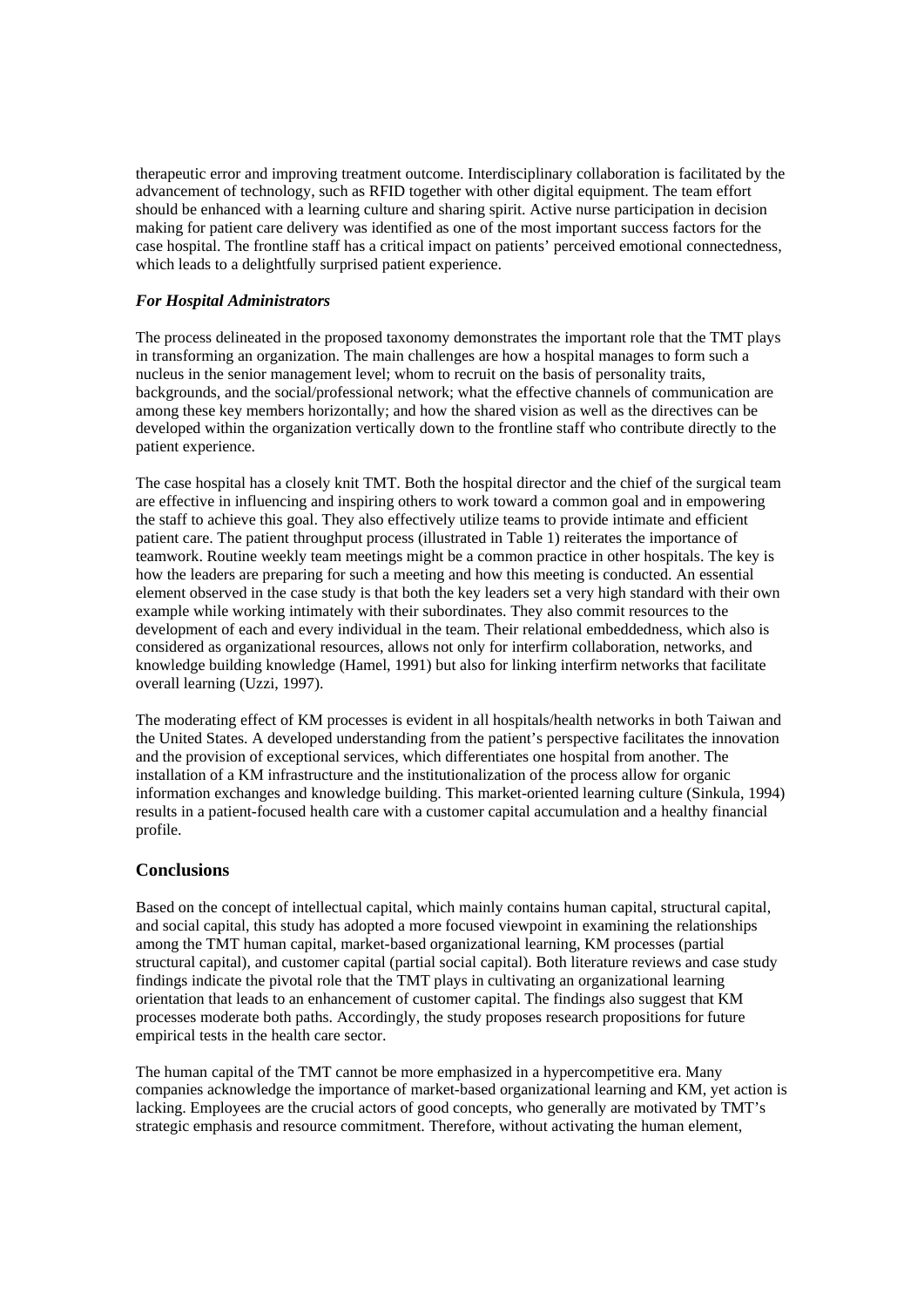structural capital cannot be realized. Customer capital, an important goal of every service company, is the value embedded in the marketing channels and in customer relationships within the organization. Nowadays, patients have been transformed from passive care receivers to consumers who become the driving force in the innovation of health care delivery for the knowledge economy (Morath, 2003; Scott, 2003). It is therefore timely to study how KM processes and infrastructures facilitate customer capital building in increasingly important industries such as health care.

The limitation of this research includes first, Figure 1 as a conceptual model which needs to be empirically tested. Second, only one case hospital was examined; more cases could have enhanced the validity of the propositions. Third, a simple focus on the partial concept of intellectual capital may have left out some important elements of the concept. Future research could empirically test the propositions and investigate more case companies. In addition, comparing studies conducted in various manufacturing and service industries should add value to this field of study. Furthermore, cross-cultural comparisons should also prove to be enlightening.

In conclusion, customer capital stems from customer delight. Customer satisfaction and customer loyalty are no longer sufficient in the knowledge economy. For the patient and the hospital, the relationship becomes smarter and deeper through every encounter. The interactions are no longer discrete transactions; rather they reflect an ongoing knowledge exchange process (Day, 2000). Therefore, how to activate company human capital, that is, to design a facilitating organizational learning and KM mechanism to capitalize on customer resources, has become a pressing issue.

## **References**

- Baker, W. E., & Sinkula, J. M. (1999). The synergistic effect of market orientation and learning orientation on organizational performance. Journal of the Academy of Marketing Science, 27(4), 411–427.
- Bitner, B., & Meuter, M. L. (2000). Technology infusion in service encounters. Journal of the Academy of Marketing Science, 28(1), 138–149.
- Bontis, N. (1999). Managing organizational knowledge by diagnosing intellectual capital: Framing and advancing the state of the field. International Journal of Technology Management, 18(5–8), 433–462.
- Campbell, D. T., & Stanley, J. C. (1963). Experimental and quasiexperimental designs for research. Boston: Houghton Mifflin.
- Carlucci, D., Marr, B., & Schiuma, B. (2004). The knowledge value chain: How intellectual capital impacts on business performance. International Journal of Technology Management, 27(6/7), 575–590.
- Chang, G. G. (2002). Selection and challenge: Dr Chu, National Taiwan Hospital. Retrieved from: http://www.doh.gov.tw/statistic/data/.
- Day, G. S. (2000). Managing market relationships. Journal of the Academy of Marketing Science, 28(1), 24–30. Dyer, J. H., & Singh, H. (1998). The relational view: Cooperative strategy and sources of inter-organizational competitive advantage. Academy of Management Review, 23(4), 660–679.
- Edvinsson, L., & Malone, M. (1997). Intellectual capital:Realizing your company's true value by finding its hidden brain power. New York, NY: HarperCollins.
- Gershon, H. J., & Jackson, W. C. (2003). The value of market research. Journal of Healthcare Management, 48(3), 152–155.
- Govindarajan, V. (1989). Implementing competitive strategies at the business unit level: Implications of matching managers to strategies. Strategic Management Journal, 10, 251–269.
- Grant, R. M. (1996). Toward a knowledge-based theory of the firm [Special Winter issue]. Strategic Management Journal, 109–122.
- Hamel, G. (1991). Competition for competence and interpartner learning within international strategic alliances [Special issue]. Strategic Management Journal, 12, 83–103.
- Hambrick, D. C., & Mason, P. A. (1984). Upper echelons: The organization as a reflection of its top managers. Academy of Management Review, 9(2), 193–206.
- Herzlinger, R. E. (2002). Let's put consumers in charge of health care. Harvard Business Review, 80(7), 44–55.
- Hitt, M. A., & Tyler, B. B. (1991). Strategic decision models: Integrating different perspectives. Strategic Management Journal, 12(5), 327–351.

Hsieh, S. H. (2005). Never give up: The heart saver—Dr Chu. Taipei: The Common Wealth Publishing. Huang, Z. L. (2005, May). People developer: Dr. Chu. Newidea, 206. Huber, G. P. (1991). Organizational